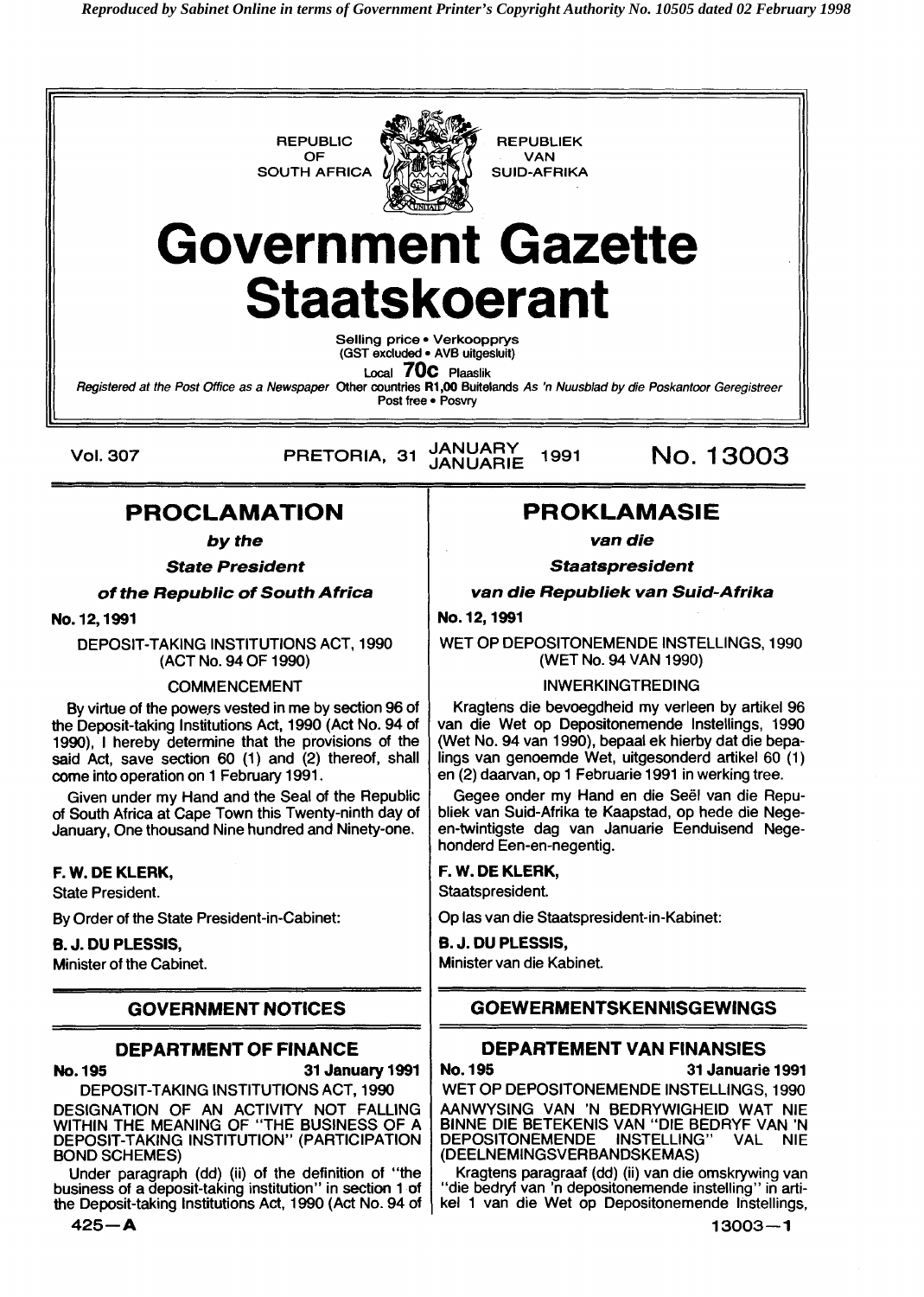#### 2 No. 13003 **GOVERNMENT GAZETTE.** 31 **JANUARY** 1991

1990), 1, Barend Jacobus du Plessis, Minister of Finance, hereby designate, with effect from the date of commencement of the said Act, the activity set out in the Schedule and which is performed, in terms of a scheme so set out, in accordance with the conditions so set out, as an activity which does not fall within the meaning of "the business of a deposit-taking institution''.

#### **B. J. DU PLESSIS,**

Minister of Finance.

#### **SCHEDULE**

The acceptance of money by a manager as defined in section 1 of the Participation Bonds Act, 1981 (Act No. 55 of 1981), from any person for the purpose of the investment of that money in a participation bond or in participation bonds, as so defined, included in a scheme, as so defined, provided-

- (a) the money so accepted is in fact invested for a period of not less than five years in such a participation bond or such participation bonds and remains, after the date of the expiration of the period for which it has been so invested, invested in that participation bond or participation bonds or is re-invested on behalf of the investor concerned in another participation bond or participation bonds included in the scheme, unless it is repaid in accordance with the provisions of the last-mentioned Act to the investor concerned; and
- (b) in the event of the debt secured by a participation bond in question being repaid in whole or in part by the mortgagor before the expiry of a period of five years from the date of investment, money so repaid is reinvested for not less than the unexpired portion of the said period of five years by such manager on behalf of the person first-mentioned in this Schedule upon the security of another participation bond or of other participation bonds included in the scheme in question and acceptable to such person, in accordance with the provisions of section 3 (1) (b) (ii) of the last-mentioned Act.

**No. 196 31 Januaty 1991** 

DEPOSIT-TAKING INSTITUTIONS ACT, 1990

DESIGNATION OF AN ACTIVITY NOT FALLING WITHIN THE MEANING OF "THE BUSINESS OF A DEPOSIT-TAKING INSTITUTION" (UNIT TRUST SCHEMES)

Under paragraph (dd) (ii) of the definition of "the business of a deposit-taking institution" in section 1 of the Deposit-taking Institutions Act, 1990 (Act No. 94 of 1990), 1, Barend Jacobusdu Plessis, Minister of Finance, hereby designate, with effect from the date of commencement of the said Act, the activities set out in the Schedule as activities which do not fall within the meaning of "the business of a deposit-taking institution".

**B. J. DU PLESSIS,**  Minister of Finance.

- 1990 (Wet No. 94 van 1990), wys ek, Barend Jacobus du Plessis, Minister van Finansies, met ingang van die datum van inwerkingtreding van genoemde Wet die bedrywigheid uiteengesit in die Bylae en wat, ingevolge 'n skema aldus uiteengesit, verrig word ooreenkomstig die voorwaardes in die bylae bepaal, hierby aan as 'n bedrywigheid wat nie binne die betekenis van "die bedryf van 'n depositonemende instelling" val nie.

### **B. J. DU PLESSIS,**

Minister van Finansies.

#### **BYLAE**

Die ontvangs van geld deur 'n bestuurder soos omskryf in artikel 1 van die Wet op Deelnemingsverbande, 1981 (Wet No. 55 van 1981 ), van enige persoon vir die doel van die belegging van daardie geld in 'n deelnemingsverband of in deelnemingsverbande, soos aldus omskryf, wat ingesluit is by 'n skema, soos aldus omskryf, mits-

- (a) die geld aldus ontvang inderdaad vir 'n tydperk van minstens vyf jaar belê word in so 'n deelnemingsverband of sodanige deelnemingsverbande en, na die datum van die verstryking van die tydperk waarvoor dit aldus belê is, in daardie deelnemingsverband of deelnemingsverbande be14 bly of ten behoewe van die betrokke belegger herbelê word in 'n ander deelnemingsverband of ander deelnemingsverbande wat by die skema ingesluit is, tensy dit ooreenkomstig die bepalings van laasgenoemde Wet aan die betrokke belegger terugbetaal word; en
- (b) indien die skuld wat deur 'n betrokke deelnemingsverband gesekureer word, voor die verstryking van 'n tydperk van vyf jaar vanaf die datum van belegging in die geheel of gedeeltelik deur die verbandgewer terugbetaal word, geld wat aldus terugbetaal word vir minstens die onverstreke gedeelte van bedoelde tydperk van vyf jaar deur so 'n bestuurder ten behoewe van die in hierdie Bylae eersgenoemde persoon her-<br>belê word op sekuriteit van 'n ander word op sekuriteit van 'n ander<br>emingsverband of van ander deeldeelnemingsverband of van ander nemingsverbande wat by die betrokke skema ingesluit en vir daardie persoon aanneemlik is, ooreenkomstig die bepalings van artikel3 (1) (b) (ii) van laasgenoemde Wet.

#### **No. 196 31 Januarie 1991**

WET OP DEPOSITONEMENDE INSTELLINGS, 1990

AANWYSING VAN 'N BEDRYWIGHEID WAT NIE BlNNE DIE BETEKENIS VAN "DIE BEDRYF VAN 'N DEPOSITONEMENDE INSTELLING" VAL NIE (EFFEKTE-TRUSTSKEMAS)

Kragtens paragraaf (dd) (ii) van die omskrywing van "die bedryf van 'n depositonemende instelling" in artikel 1 van die Wet op Depositonemende Instellings, 1990 (Wet No. 94 van 1990), wys ek, Barend Jacobus du Plessis, Minister van Finansies, met ingang van die datum van inwerkingtreding van genoemde Wet hierby die bedrywighede uiteengesit in die Bylae aan as<br>bedrywighede wat nie binne die betekenis van ''die bedrywighede wat nie binne die betekenis van bedryf van 'n depositonemende instelling" val nie.

#### **B. J. DU PLESSIS,**

Minister van Finansies.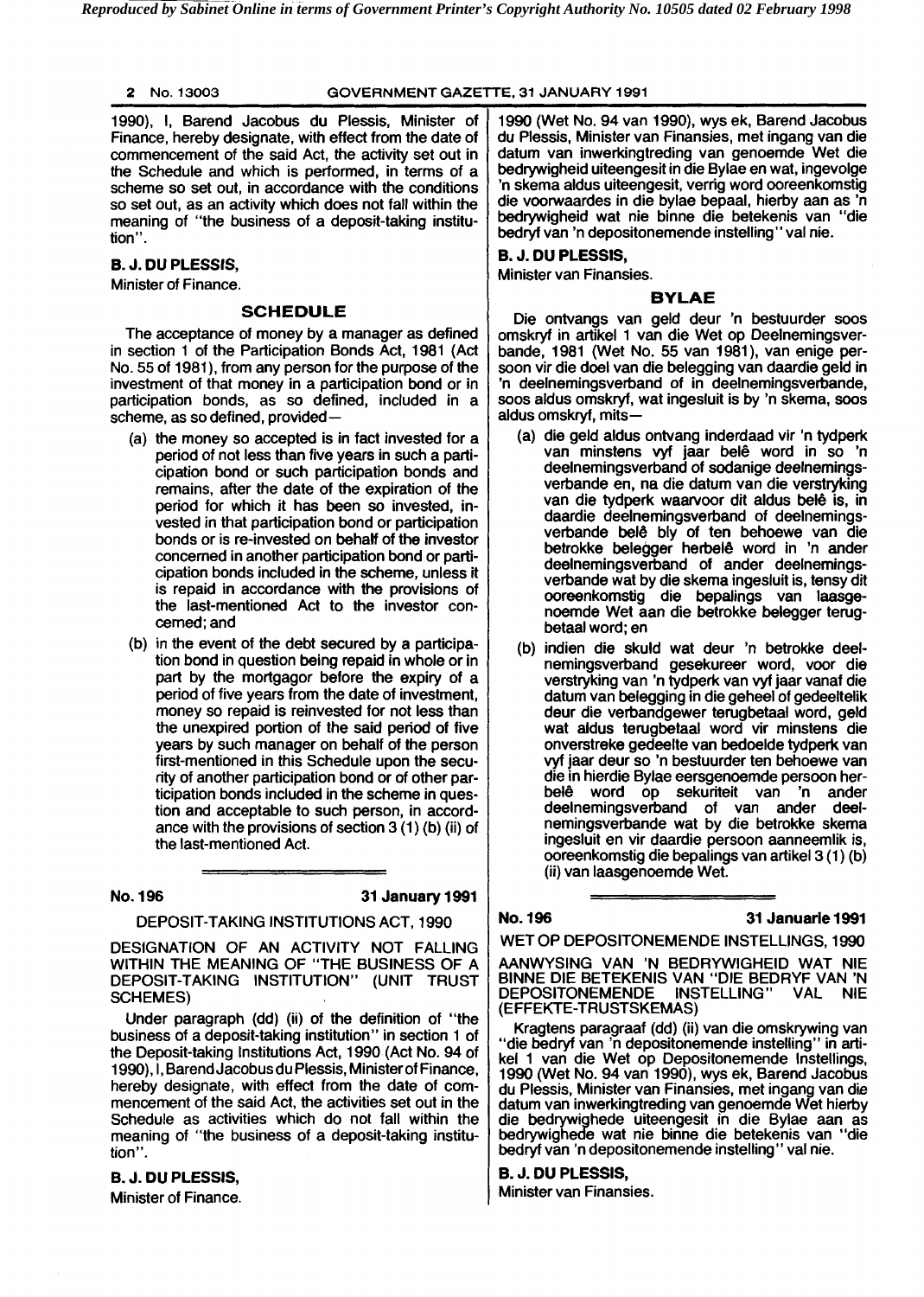#### **STAATSKOERANT.** 31 **JANUARIE** 1991 **No.** 13003 **3**

#### **SCHEDULE**

The acceptance, payment or utilisation by  $a$ -

- (a) management company registered as such in terms of section 4 of the Unit Trusts Control Act, 1981 (Act No. 54 of 1981 );
- (b) management company in property shares, registered as such a management company in terms of section 30 of the last-mentioned Act; or
- (c) trustee under a unit trust scheme, registered as such a trustee in terms of section 20 of the lastmentioned Act,

of money in the course of and for the purposes of the management or carrying on of a unit trust scheme as defined in section 1 of the last-mentioned Act.

### **SOUTH AFRICAN RESERVE BANK**

**No. 197 31 January 1991** 

#### DEPOSIT-TAKING INSTITUTIONS ACT, 1990

DESIGNATION OF AN ACTIVITY NOT FALLING WITHIN THE MEANING OF "THE BUSINESS OF A<br>DEPOSIT-TAKING INSTITUTION" (MINING DEPOSIT-TAKING HOUSES)

Under paragraph (cc) of the definition of "the business of a deposit-taking institution" in section 1 of the Deposit-taking lnstitutions Act, 1990 (Act No. 94 of 1990), 1, Jan Hendrik van Greuning, Registrar of Deposit-taking Institutions (hereinafter referred to as the Registrar), hereby designate, with the approval of the Minister of Finance and for a period of three years as from the date of commencement of the said Act, the activity set out in paragraph 2 of the Schedule and which is performed in accordance with the conditions so set out, as an activity which does not fall within the meaning of "the business of a deposit-taking institution ".

#### **J. H. VAN GREUNING,**

Registrar of Deposit-taking Institutions.

#### **SCHEDULE**

1. In this Schedule-

**"affiliate",** in relation to a public company referred to in paragraph (a) or a subsidiary company referred to in paragraph (b) of the definition of "Group", means any company, partnership or trust in which such public company or subsidiary company (hereinafter in this definition referred to as a member) holds a qualifying investment which such member intends to retain as a long-term investment, and which company, partnership or trust has entered into an agreement with any such member in terms of which all funds of such company, partnership or trust which are in excess of its needs from time to time shall be invested with such member or with a deposit-taking institution;

#### **BYLAE**

Die ontvangs, betaling of aanwending deur 'n $-$ 

- (a) bestuursmaatskappy wat as sodanig geregistreer is ingevolge artikel 4 van die Wet op Beheer van Effekte-Trustskemas, 1981 (Wet No. 54 van 1981);
- (b) bestuursmaatskappy in eiendomsaandele, wat as so 'n bestuursmaatskappy geregistreer is ingevolge artikel30 van laasgenoemde Wet; of
- (c) trustee ingevolge 'n effekte-trustskema, wat as so 'n trustee geregistreer is ingevolge artikel 20 van laasgenoemde Wet,

van geld in die loop en vir die doeleindes van die bestuur of voortsetting van 'n effekte-trustskema of trustskema soos in artikel 1 van laasgenoemde Wet omskryf.

#### **SUID-AFRIKAANSE RESERWEBANK**

**No. 197 31 Januarie 1991** 

WET OP DEPOSITONEMENDE INSTELLINGS, 1990

AANWYSING VAN 'N BEDRYWIGHEID WAT NIE BlNNE DIE BETEKENIS VAN "DIE BEDRYF VAN 'N DEPOSITONEMENDE INSTELLING" VAL NIE (MYN-HUISE)

Kragtens paragraaf (cc) van die omskrywing van "die bedryf van 'n depositonemende instelling" in artikel 1 van die Wet op Depositonemende Instellings, 1990 (Wet No. 94 van 1990), wys ek, Jan Hendrik van Greuning, Registrateur van Depositonemende Instellings (hieronder die Registrateur genoem), met die goedkeuring van die Minister van Finansies en vir 'n tydperk van drie jaar met ingang van die datum van inwerkingtreding van genoemde Wet, die bedrywigheid uiteengesit in paragraaf 2 van die Bylae en wat verrig word ooreenkomstig die voorwaardes aldus uiteengesit, hierby aan as 'n bedrywigheid wat nie binne die betekenis van "die bedryf van 'n depositonemende instelling" val nie.

#### **J. H. VAN GREUNING,**

Registrateur van Depositonemende Instellings.

#### **BYLAE**

- 1. In hierdie Bylae beteken-
	- **"geaffilieerde",** met betrekking tot 'n publieke maatskappy bedoel in paragraaf (a) of 'n filiaalmaatskappy bedoel in paragraaf (b) van die omskrywing van "Groep", enige maatskappy, vennootskap of trust waarin sodanige publieke maatskappy of filiaalmaatskappy (hieronder in hierdie omskrywing 'n lid genoem) 'n kwalifiserende belegging hou wat sodanige lid van voorneme is om as 'n langtermynbelegging te behou, en welke maatskappy, vennootskap of trust met enige sodanige lid 'n ooreenkoms aangegaan het ingevolge waarvan alle fondse van sodanige maatskappy, vennootskap of trust wat van tyd tot tyd oortollig aan sy behoeftes is, by sodanige lid of by 'n depositonemende instelling belê moet word;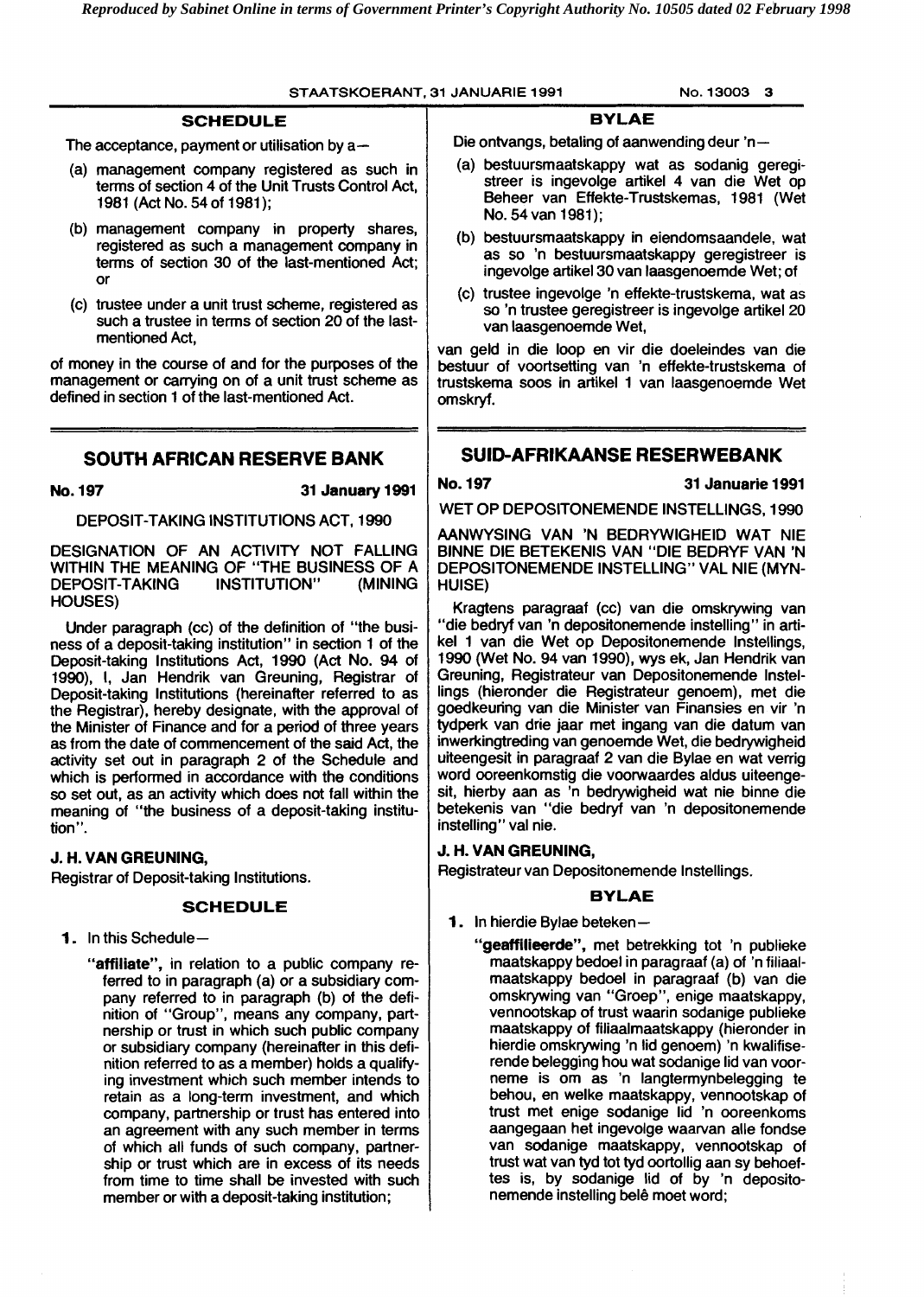| 4 |  | No. 13003 |
|---|--|-----------|
|---|--|-----------|

#### 4 No. 13003 GOVERNMENT GAZETTE. **31** JANUARY **1991**

"Group" means a group consisting of $-$ .

- (a) a public company which is a member of the Chamber of Mines of South Africa and of which the securities, as defined in section 1 of the Stock Exchanges Control Act, 1985 (Act No. 1 of 1985), are included in the list of securities kept in terms of section 16 (a) of that Act;
- (b) all the subsidiary companies of the public company referred to in paragraph (a); and
- (c) all the affiliates of the public company referred to in paragraph (a) and of the subsidiary companies referred to in paragraph (b),

provided the aggregate amount representing the share capital, share premium and reserves (including retained income) of the public company referred to in paragraph (a) and the subsidiary companies referred to in paragraph (b), as reflected in the consolidated balance sheet which forms part of the latest consolidated annual financial statements made out in respect of such public company and subsidiary companies in terms of sections 289 and 290 of the Companies Act, 1973 (Act No. 61 of 1973), exceeds R1 000 000 000;

- "qualifying investment", in relation to a company, partnership or trust referred to in the definition of "affiliate" in this paragraph, means an investment in such company, partnership or trust made by a member, referred to in paragraph (a) or (b) of the definition of "Group" in this paragraph, of the Group of which such company, partnership or trust is an affiliate and which investment either $-$ 
	- (a) enables such member to exercise significant influence, as defined in paragraph .07 of Accounting Statement AC 110 issued by the South African Institute of Chartered Accountants, over the financial and operating policies of such company, partnership or trust; or
	- (b) in the case of such company, represents 20 percent or more of the equity share capital of such company.
- **2.** The acceptance, with a view to the ultimate objective of the financing of the development of the mining industry and of directly related activities, of deposits, as defined in section 1 of the Deposit-taking Institutions Act, 1990, from any member of a Group by any other member of that Group, subject to the following conditions:
	- (1) Prior to the commencement of the practice of the acceptance of deposits within a Group in terms of this paragraph, that

"Groep" 'n groep bestaande uit-

- (a) 'n publieke maatskappy wat 'n lid is van die Kamer van Mynwese van Suid-Afrika en waarvan die effekte, soos omskryf in artikel 1 van die Wet op Beheer van Effektebeurse, 1985 (Wet No. 1 van 1985), ingesluit is in die lys van effekte wat ingevolge artikel 16 (a) van daardie Wet gehou word;
- (b) al die filiaalmaatskappye van die maatskappy paragraaf (a); en
- (c) al die geaffilieerdes van die publieke maatskappy bedoel in paragraaf (a) en van die filiaalmaatskappye bedoel in paragraaf (b),

mits die totaalbedrag wat die aandelekapitaal, aandelepremie en reserwes (met inbegrip van teruggehoue inkomste) van die publieke maatskappy bedoel in paragraaf (a) en die filiaalmaatskappye bedoel in paragraaf (b) verteenwoordig, soos weergegee in die gekonsolideerde balansstaat wat deel uitmaak van die jongste gekonsolideerde finansiele jaarstate ten opsigte van sodanige publieke maatskappy en filiaalmaatskappye opgestel ingevolge artikels 289 en 290 van die Maatskappywet, 1973 (Wet No. 61 van 1973), meer as R1 000 000 000 is;

- "kwalifiserende belegging", met betrekking tot 'n maatskappy, vennootskap of trust bedoel in die omskrywing van "geaffilieerde" in hierdie paragraaf, 'n belegging in sodanige maatskappy, vennootskap of trust gedoen deur 'n lid, bedoel in paragraaf (a) of (b) van die omskrywing van "Groep" in hierdie paragraaf, van die Groep waarvan sodanige maatskappy, vennootskap of trust 'n geaffilieerde is en welke belegging of-
	- (a) so 'n lid in staat stel om wesenlike invloed, soos omskryf in paragraaf .07 van Rekeningkundige Standaard RE 110 uitgereik deur die Suid-Afrikaanse Instituut van Geoktrooieerde Rekenmeesters, oor die finansiele en bedryfsbeleid van sodanige maatskappy, vennootskap of trust uit te oefen; of
	- (b) in die geval van sodanige maatskappy, meer as 20 persent van die ekwiteitskapitaal van sodanige maatskappy verteenwoordig.
- **2.** Die neem, met die oog op die einddoel van die finansiering van die ontwikkeling van die mynbedryf en van direkverbandhoudende bedrywighede, van deposito's, soos omskryf in artikel 1 van die Wet op Depositonemende Instellings, 1990, van enige lid van 'n Groep deur enige ander lid van daardie Groep, onderworpe aan die volgende voorwaardes:
	- (1) Voor die aanvang van die praktyk van die neem van deposito's binne 'n Groep ingevolge hierdie paragraaf, moet daardie lid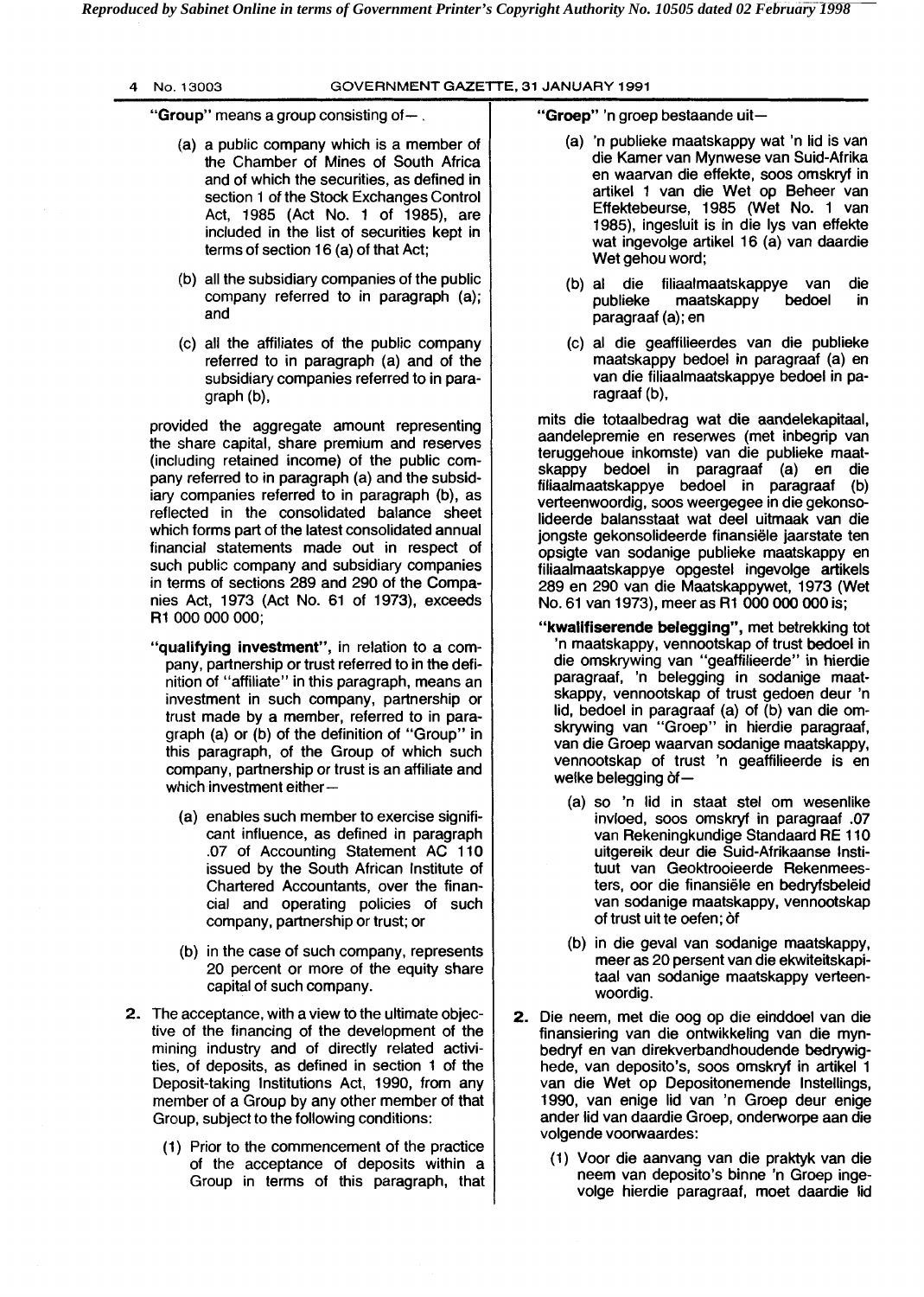#### **STAATSKOERANT, 31 JANUARIE 1991 No. 13003 5**

member of the Group which is the public company referred to in paragraph (a) of the definition of "Group" in paragraph 1 shall in writing inform the Registrar of the intention of that Group to employ such practice.

- (2) The public company referred to in subparagraph (1) shall, within thirty days after the thirty-first day of December of each year, in respect of that year furnish the Registrar with-
- (a) a return containing the following particulars, namely-
	- (i) the name of the public company;
	- (ii) the names of the subsidiary companies and affiliates which constitute the other members of the Group;
	- (iii) the nature of the relationship which exists between each such affiliate and the public company or a subsidiary company, as the case may be, in the Group;
	- (iv) the nature of the investment in each such affiliate by the public company or a subsidiary company, as the case may be, in the Group;
	- (v) details of the control exercised through significant influence or shareholding contemplated in paragraphs (a) and (b), respectively, of the definition of "qualifying investment" in paragraph 1, by such public company or subsidiary company, as the case may be, over the financial and operating policies of the affiliate concerned;
	- (vi) the aggregate amount referred to in the definition of "Group" in paragraph 1, broken down under the headings "share capital", "share premium", "non-distributable reserves" (to be described) and "distributable reserves", as extracted from the public company's latest consolidated annual financial statements; and
	- (vii) whether the agreement referred to in the definition of "affiliate" in paragraph 1 is disclosed as a related party transaction in the annual financial statements of the affiliate concerned, and if not, why not;
- (b) a copy of the public company's latest consolidated annual financial statements; and
- $(c)$  a statement setting out-
	- (i) the sources, average balances and aggregate amount of deposits accepted within the Group during the past financial year;

van die Groep wat die publieke maatskappy is bedoel in paragraaf (a) van die omskrywing van "Groep" in paragraaf 1, die Registrateur skriftelik in kennis stel van die voorneme van daardie Groep om sodanige praktyk toe te pas.

- (2) Die publieke maatskappy bedoel in subparagraaf (1) moet, binne dertig dae na die een-en-dertigste dag van Desember van eke jaar, ten opsigte van daardie jaar die Registrateur voorsien van -
- (a) 'n opgawe wat die volgende besonderhede bevat, naamlik-
	- (i) die naam van die publieke maatskappy;
	- (ii) die name van die filiaalmaatskappye en geaffilieerdes wat die ander lede van die Groep uitmaak;
	- (iii) die aard van die verhouding wat bestaan tussen elke sodanige geaffilieerde en die publieke maatskappy of 'n filiaalmaatskappy, na gelang van die geval, in die Groep;
	- (iv) die aard van die belegging in elke geaffilieerde deur publieke maatskappy of 'n filiaalmaatskappy, na gelang van die geval, in die Groep;
	- (v) besonderhede van die beheer wat deur middel van wesenlike invloed of aandeelhouding beoog in paragrawe (a) en (b), onderskeidelik, van die omskrywing van "kwalifiserende belegging" in paragraaf 1, deur sodanige publieke maatskappy of filiaalmaatskappy, na gelang van die geval, oor die finansiele en bedryfsbeleid van die betrokke geaffilieerde uitgeoefen word;
	- (vi) die totaalbedrag bedoel in die omskrywing van "Groep" in paragraaf 1, ontleed onder die hoofde "aandele-<br>kapitaal", "aandelepremie", "nie-"aandelepremie", "nieverdeelbare reserwes" (moet beskryf word) en "verdeelbare reserwes", soos ontleen aan die publieke maatskappy se jongste gekonsolideerde finansiele jaarstate; en
	- (vii) of die ooreenkorns bedoel in die omskrywing van "geaffilieerde" in paragraaf 1 openhaar word as 'n verwanteparty-transaksie in die finansiele jaarstate van die betrokke geaffilieerde, en indien nie, waarom nie;
- (b) 'n afskrif van die publieke maatskappy se jongste gekonsolideerde finansiële jaarstate; en
- (c) 'n staat waarin uiteengesit word
	- (i) die bronne, gemiddelde saldo's en totaalbedrag van deposito's hinne die Groep gedurende die afgelope finansiële jaar geneem;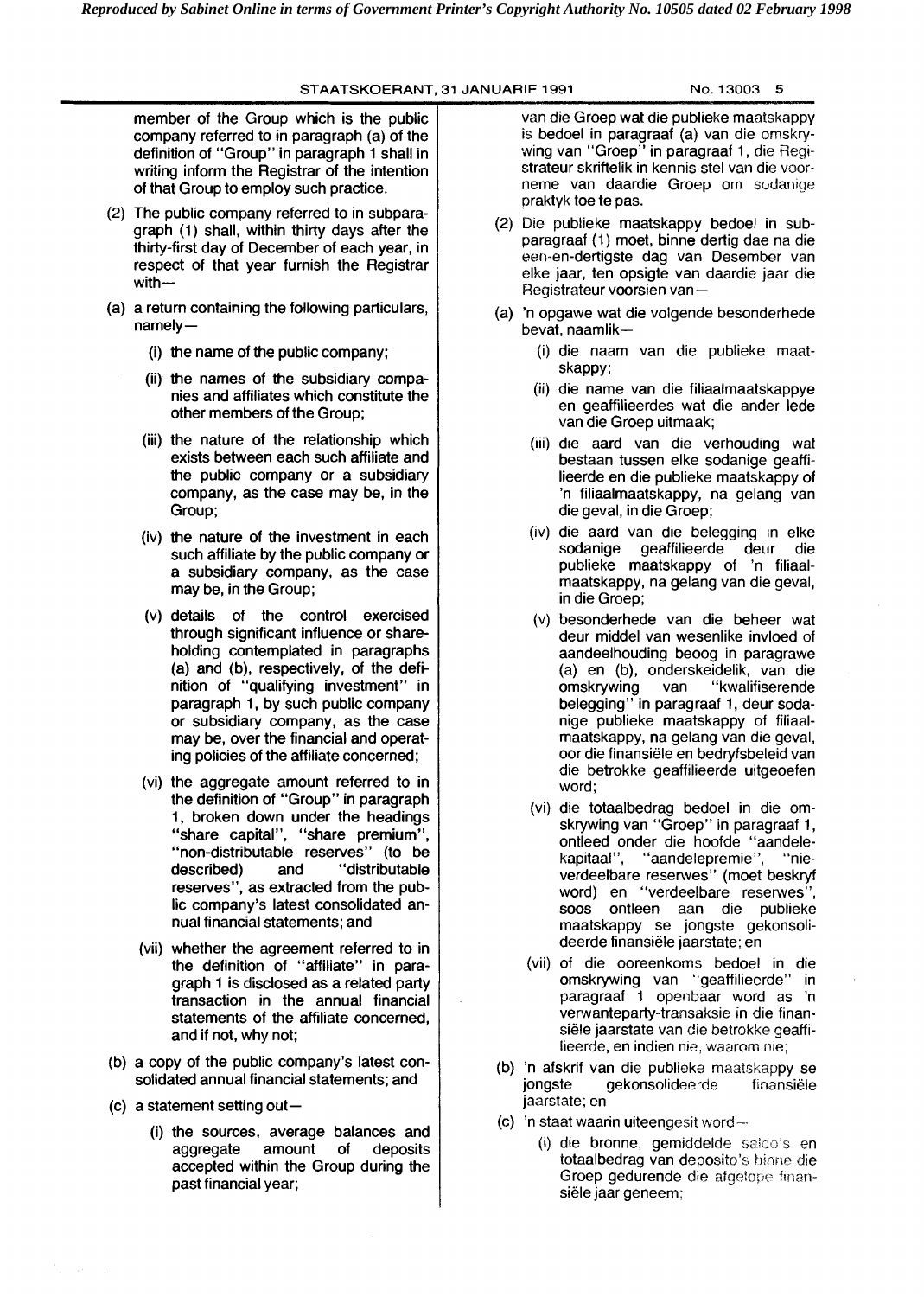- (ii) the aggregate amount of deposits accepted within the Group during the past financial year from those members of the Group which are affiliates contemplated in paragraph (c) of the definition of "Group" in paragraph 1; and
- (iii) details of the utilization of the aggregate amount referred to in subparagraph (i).

**No. 198 31 Januav 1991** 

DEPOSIT-TAKING INSTITUTIONS ACT, 1990

DESIGNATION OF ACTIVITIES NOT FALLING WITHIN THE MEANING OF "THE BUSINESS OF A DEPOSIT-TAKING INSTITUTION" (TEBA SAVINGS FUND)

Under paragraph (cc) of the definition of "the business of a deposit-taking institution" in section 1 of the Deposit-taking Institutions Act, 1990 (Act No. 94 of 1990), 1, Jan Hendrik van Greuning, Registrar of Deposit-taking Institutions, hereby designate, with the approval of the Minister of Finance and for a period of three years as from the date of commencement of the said Act, the activities set out in the Schedule and which are performed in accordance with the conditions so set out, as activities which do not fall within the meaning of "the business of a deposit-taking institution''.

#### **J. H. VAN GREUNING,**

Registrar of Deposit-taking Institutions.

#### **SCHEDULE**

All activities performed by or on behalf of and in the course of the performance of the functions of the fund known as the Teba Savings Fund, which fund is administered by the company incorporated and registered under the name of The Employment Bureau of Africa Limited, provided such activities-

- (a) are so performed solely for the purposes of the achievement of the objective of the said fund, namely the provision of a personal savings service and related services to employees in the mining industry and their beneficiaries; and
- (b) are authorized by and performed in accordance with the provisions of the Trust Deed of the Teba Savings Fund as approved by the Registrar of Banks and of Building Societies on 30 July 1990.

**No. 199 31 January 1991** 

#### RULES UNDER PROCLAMATION No. R. 184 OF 1967

The rules contained in the Schedule are hereby made by the South African Reserve Bank under Proclamation No. R. 184 of 2 August 1967.

- (ii) die totaalbedrag van deposito's binne die Groep gedurende die afgelope finansiele jaar geneem van daardie lede van die Groep wat geaffilieerdes is soos bedoel in paragraaf (c) van die omskrywing van "Groep" in paragraaf  $1$ ; en
- (iii) besonderhede van die aanwending van die totaalbedrag bedoel in subparagraaf (i).

**No. 198 31 Januarie 1991** 

WET OP DEPOSITONEMENDE INSTELLINGS, 1990

AANWYSING VAN BEDRYWIGHEDE WAT NIE BlNNE DIE BETEKENIS VAN "DIE BEDRYF VAN 'N DEPOSITONEMENDE INSTELLING" VAL NIE ("TEBA SAVINGS FUND")

Kragtens paragraaf (cc) van die omskrywing van "die bedryf van 'n depositonemende instelling" in artikel 1 van die Wet op Depositonemende Instellings, 1990 (Wet No. 94 van 1990), wys ek, Jan Hendrik van Greuning, Registrateur van Depositonemende Instellings, met die goedkeuring van die Minister van Finansies en vir 'n tydperk van drie jaar met ingang van die datum van inwerkingtreding van genoemde Wet, die bedrywighede uiteengesit in die Bylae en wat verrig word ooreenkomstig die voorwaardes aldus uiteengesit, hierby aan as bedrywighede wat nie binne die betekenis van "die bedryf van 'n depositonemende instelling" val nie.

#### **J. H. VAN GREUNING,**

Registrateur van Depositonemende Instellings.

#### **BYLAE**

Alle bedrywighede verrig deur of namens en in die loop van die verrigting van die werksaamhede van die fonds bekend as die "Teba Savings Fund", welke fonds bestuur word deur die maatskappy ingelyf en geregistreer onder die naam van "The Employment Bureau of Africa Limited", mits sodanige bedrywighede-

- (a) aldus verrig word uitsluitlik vir die doeleindes van die bereiking van die oogmerk van genoemde fonds, naamlik die verskaffing van 'n persoonlike spaardiens en verwante dienste aan werknemers in die mynbedryf en hul begunstigdes; en
- (b) gemagtig word deur en verrig word ooreenkomstig die bepalings van die Trustakte van die "Teba Savings Fund" soos goedgekeur deur die Registrateur van Banke en van Bouverenigings **op** 30 Julie 1990.

#### **No. 199 31 Januarie 1991**

#### REELS KRAGTENS PROKLAMASIE No. R. 184 VAN 1967

Die reëls vervat in die Bylae word hierby kragtens Proklamasie No. R. 184 van 2 Augustus 1967 deur die Suid-Afrikaanse Reserwebank uitgevaardig .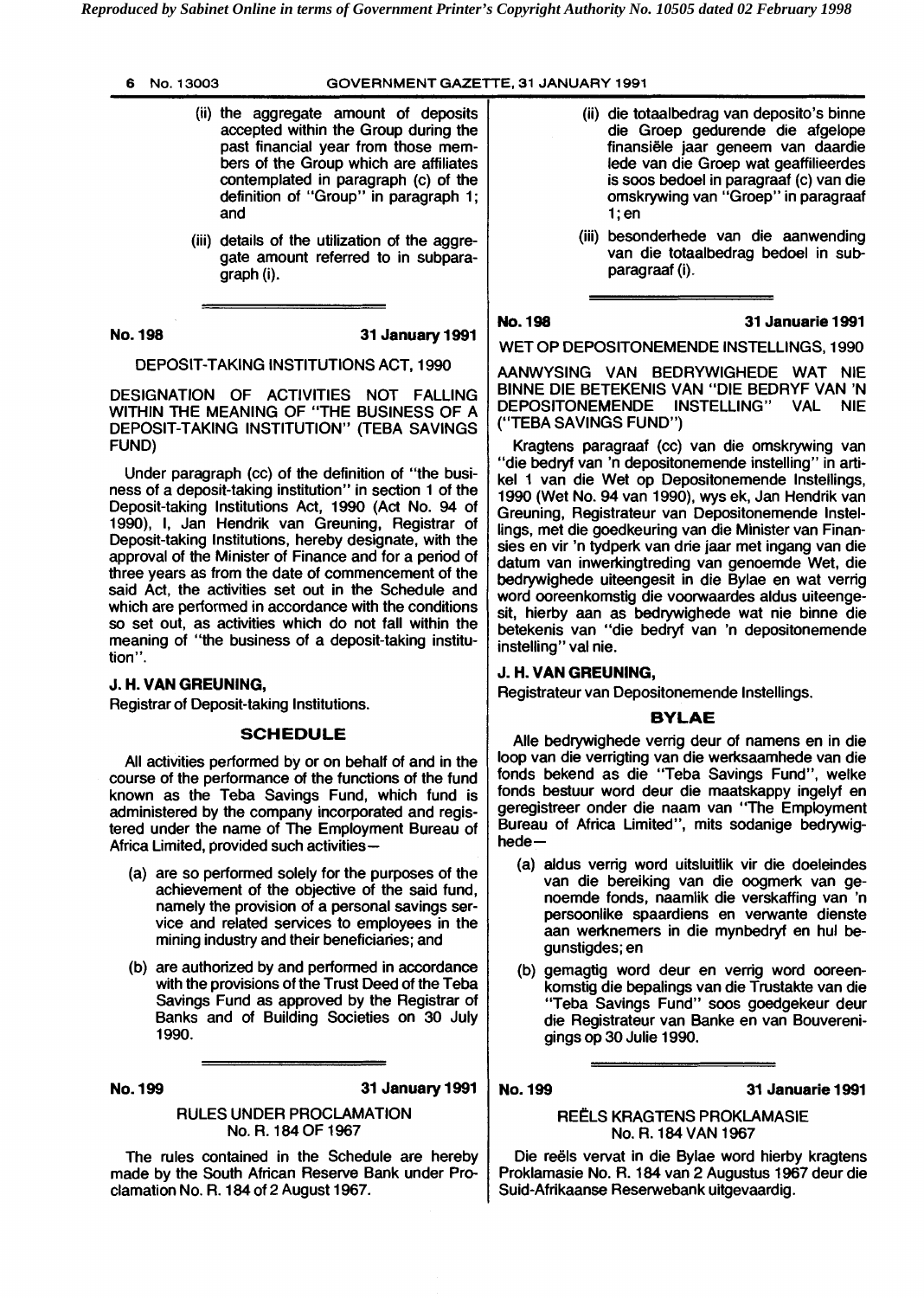### **STAATSKOERANT, 31 JANUARIE 1991 No. 13003 7**

|  | <b>SCHEDULE</b>                                                                                                                                                                                                                                                                                                                                                                                                                                                                                                                                                                                                                                                                                                                                                                                                                                                                                                                                                 |                                                                                                                                                                                                                                                                                                                                                            | <b>BYLAE</b>                                                                                                                                                                                                                                                                                                                                                                |                                                                                                                                                                                                                                                                                                                                                                                                      |  |  |                                                                                                                                                                                                                                                                                |
|--|-----------------------------------------------------------------------------------------------------------------------------------------------------------------------------------------------------------------------------------------------------------------------------------------------------------------------------------------------------------------------------------------------------------------------------------------------------------------------------------------------------------------------------------------------------------------------------------------------------------------------------------------------------------------------------------------------------------------------------------------------------------------------------------------------------------------------------------------------------------------------------------------------------------------------------------------------------------------|------------------------------------------------------------------------------------------------------------------------------------------------------------------------------------------------------------------------------------------------------------------------------------------------------------------------------------------------------------|-----------------------------------------------------------------------------------------------------------------------------------------------------------------------------------------------------------------------------------------------------------------------------------------------------------------------------------------------------------------------------|------------------------------------------------------------------------------------------------------------------------------------------------------------------------------------------------------------------------------------------------------------------------------------------------------------------------------------------------------------------------------------------------------|--|--|--------------------------------------------------------------------------------------------------------------------------------------------------------------------------------------------------------------------------------------------------------------------------------|
|  | 1. In these Rules "the Act" means the Deposit-tak-<br>ing Institutions Act, 1990 (Act No. 94 of 1990),<br>and any word or expression to which a meaning<br>has been assigned in the Act shall bear such<br>meaning and, unless the context otherwise indi-<br>$cates-$                                                                                                                                                                                                                                                                                                                                                                                                                                                                                                                                                                                                                                                                                          |                                                                                                                                                                                                                                                                                                                                                            | 1. In hierdie Reëls beteken "die Wet" die Wet op<br>Depositonemende Instellings, 1990 (Wet No. 94<br>van 1990), en het 'n woord of uitdrukking waar-<br>aan in die Wet 'n betekenis geheg is, daardie<br>betekenis en, tensy uit die samehang anders<br>blyk, beteken-                                                                                                      |                                                                                                                                                                                                                                                                                                                                                                                                      |  |  |                                                                                                                                                                                                                                                                                |
|  | "bank" means a deposit-taking institution which<br>was, immediately prior to the date of com-<br>mencement of the Act, provisionally registered<br>or registered as a banking institution (other<br>than a discount house) in terms of the provi-<br>sions of the Banks Act:<br>"Banks Act" means the Banks Act, 1965 (Act<br>No. 23 of 1965);<br>"building society" means a deposit-taking insti-<br>tution which was, immediately prior to the date<br>of commencement of the Act, provisionally or<br>finally registered as a building society in terms<br>of the provisions of the Building Societies Act;<br>"Building Societies Act" means the Building<br>Societies Act, 1986 (Act No. 82 of 1986);<br>"form DI 310" means form DI 310 prescribed in<br>Annexure II to the Regulations;<br>"the Regulations" means the Regulations relat-<br>ing to Deposit-taking Institutions published by<br>Government Notice No. R. 2799 dated 30<br>November 1990. |                                                                                                                                                                                                                                                                                                                                                            | "bank" 'n depositonemende instelling wat,<br>onmiddellik voor die datum van inwerkingtre-<br>ding van die Wet, ingevolge die bepalings van<br>die Bankwet as 'n bankinstelling (uitgesonderd<br>'n diskontohuis) voorlopig geregistreer of gere-<br>gistreer was;                                                                                                           |                                                                                                                                                                                                                                                                                                                                                                                                      |  |  |                                                                                                                                                                                                                                                                                |
|  |                                                                                                                                                                                                                                                                                                                                                                                                                                                                                                                                                                                                                                                                                                                                                                                                                                                                                                                                                                 |                                                                                                                                                                                                                                                                                                                                                            | "Bankwet" die Bankwet, 1965 (Wet No. 23 van<br>$1965$ ;                                                                                                                                                                                                                                                                                                                     |                                                                                                                                                                                                                                                                                                                                                                                                      |  |  |                                                                                                                                                                                                                                                                                |
|  |                                                                                                                                                                                                                                                                                                                                                                                                                                                                                                                                                                                                                                                                                                                                                                                                                                                                                                                                                                 |                                                                                                                                                                                                                                                                                                                                                            | "bouvereniging" 'n depositonemende instelling<br>wat, onmiddellik voor die datum van inwerking-<br>treding van die Wet, ingevolge die bepalings<br>van die Wet op Bouverenigings voorlopig of<br>finaal as 'n bouvereniging geregistreer was;<br>"die Regulasies" die Regulasies aangaande                                                                                  |                                                                                                                                                                                                                                                                                                                                                                                                      |  |  |                                                                                                                                                                                                                                                                                |
|  |                                                                                                                                                                                                                                                                                                                                                                                                                                                                                                                                                                                                                                                                                                                                                                                                                                                                                                                                                                 |                                                                                                                                                                                                                                                                                                                                                            | Depositonemende Instellings afgekondig by<br>Goewermentskennisgewing No. R. 2799 geda-<br>teer 30 November 1990;                                                                                                                                                                                                                                                            |                                                                                                                                                                                                                                                                                                                                                                                                      |  |  |                                                                                                                                                                                                                                                                                |
|  |                                                                                                                                                                                                                                                                                                                                                                                                                                                                                                                                                                                                                                                                                                                                                                                                                                                                                                                                                                 |                                                                                                                                                                                                                                                                                                                                                            | "vorm DI 310" vorm DI 310 voorgeskryf in Aan-<br>hangsel II by die Regulasies;<br>"Wet op Bouverenigings" die Wet op Bouver-<br>enigings, 1986 (Wet No. 82 van 1986).<br>2. Ondanks die herroeping van die Bankwet en die                                                                                                                                                   |                                                                                                                                                                                                                                                                                                                                                                                                      |  |  |                                                                                                                                                                                                                                                                                |
|  |                                                                                                                                                                                                                                                                                                                                                                                                                                                                                                                                                                                                                                                                                                                                                                                                                                                                                                                                                                 |                                                                                                                                                                                                                                                                                                                                                            |                                                                                                                                                                                                                                                                                                                                                                             |                                                                                                                                                                                                                                                                                                                                                                                                      |  |  | 2. Notwithstanding the repeal of the Banks Act and<br>the Building Societies Act by the Act-<br>(a) a bank shall, after the commencement of<br>the Act, continue to maintain the minimum<br>reserve balance with the Reserve Bank,<br>and the minimum amount of liquid assets, |
|  | which it was required to maintain in terms of<br>the Banks Act; and<br>(b) a building society shall, after the com-<br>mencement of the Act, continue to maintain<br>the minimum reserve balance with the<br>Reserve Bank, and the minimum amount of<br>liquid assets, which it was required to main-<br>tain in terms of the Building Societies Act,                                                                                                                                                                                                                                                                                                                                                                                                                                                                                                                                                                                                           |                                                                                                                                                                                                                                                                                                                                                            | te hou; en<br>(b) moet 'n bouvereniging na die inwerkingtre-<br>ding van die Wet voortgaan om die mini-<br>mum reserwesaldo wat hy ingevolge die<br>Wet op Bouverenigings verplig was om by<br>die Reserwebank in stand te hou en die<br>minimum bedrag aan likwiede bates wat hy<br>aldus verplig was om in stand te hou,                                                  |                                                                                                                                                                                                                                                                                                                                                                                                      |  |  |                                                                                                                                                                                                                                                                                |
|  | calculated in accordance with the provisions of<br>the Banks Act or the Building Societies Act,<br>according as to which of those Acts were appli-<br>cable to it, and of the regulations made there-<br>under, up to the date of the certification of the<br>return on form DI 310 which relates to the month<br>ending on 28 February 1991.                                                                                                                                                                                                                                                                                                                                                                                                                                                                                                                                                                                                                   |                                                                                                                                                                                                                                                                                                                                                            | bereken ooreenkomstig die bepalings van die<br>Bankwet of die Wet op Bouverenigings, na<br>gelang van welke van daardie Wette op hom van<br>toepassing was, en van die regulasies daarkrag-<br>tens uitgevaardig, in stand te hou tot op die<br>datum van die sertifisering van die opgawe op<br>vorm DI 310 wat betrekking het op die maand<br>geëindig 28 Februarie 1991. |                                                                                                                                                                                                                                                                                                                                                                                                      |  |  |                                                                                                                                                                                                                                                                                |
|  |                                                                                                                                                                                                                                                                                                                                                                                                                                                                                                                                                                                                                                                                                                                                                                                                                                                                                                                                                                 | 3. Notwithstanding the provisions of the Act, the<br>minimum reserve balance required to be main-<br>tained by a deposit-taking institution with the<br>Reserve Bank in terms of the provisions of<br>section 71 of the Act and the minimum amount of<br>liquid assets required to be maintained by a<br>deposit-taking institution in terms of the provi- |                                                                                                                                                                                                                                                                                                                                                                             | 3. Ondanks die bepalings van die Wet moet die<br>minimum reserwesaldo wat deur 'n deposito-<br>nemende instelling ingevolge die bepalings van<br>artikel 71 van die Wet by die Reserwebank in<br>stand gehou moet word en die minimum bedrag<br>aan likwiede bates wat deur 'n depositonemende<br>instelling ingevolge die bepalings van artikel 72<br>van die Wet in stand gehou moet word, vir die |  |  |                                                                                                                                                                                                                                                                                |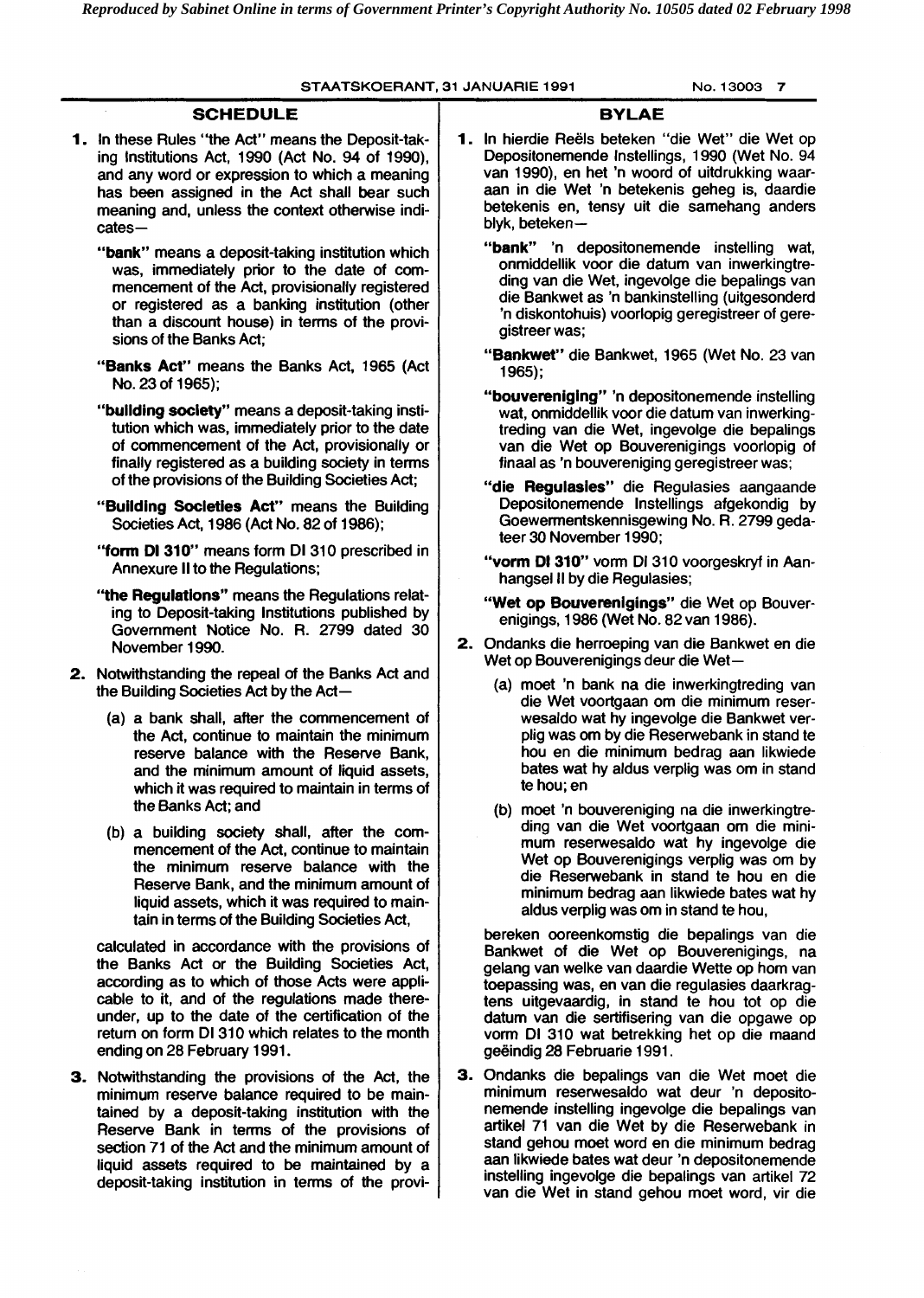sions of section 72 of the Act shall, for the purposes of compliance with the provisions of the said sections during the first period of maintenance, prescribed by regulation 16 of the Regulations, after the commencement of the Act, and during each of the subsequent three such periods of maintenance, be calculated as provided hereinafter in rule 4.

- **.4.** The calculation referred to in rule 3 shall be made in the following manner, namely-
	- (a) the deposit-taking institution shall, in respect of the month ending on 28 February<br>1991 —
		- (i) in the case of a bank, complete items 1 to 12, inclusive, and 18 and 19 of BA Form 7 and Annexures A and B to the said form, contained in the regulations made under the Banks Act, in the manner prescribed in the last-mentioned regulations and in the Rules Relating To Repurchase Agreements promulgated by Government Notice No. R. 1241 dated 30 May 1990;
		- (ii) in the case of a building society, complete BSA Form 9 and Annexure A thereto, contained in the regulations made under the Building Societies Act, in the manner prescribed in the last-mentioned regulations; and
		- (iii) in the case of both a bank and a building society, also complete a form Dl 310 in the manner prescribed in the Regulations,

and calculate on the basis of the return referred to in subparagraph (i). (in the case of a bank) or subparagraph (ii) (in the case of a building society), as well as on the basis of the return referred to in subparagraph (iii) (in the case of both a bank and a building society), the minimum reserve balance with the Reserve Bank and the minimum amount of liquid assets required to be maintained by the deposit-taking institution as from the date of certification of the said forms, which shall be a date not later than the fifteenth business day of March 1991 ;

(b) the deposit-taking institution shall (in the case of both a bank and a building society), in respect of each of the subsequent three periods of maintenance referred to in rule 3, also complete a form Dl 310 in the manner prescribed in the Regulations, and calculate on the basis of such returns the minimum reserve balance with the Reserve Bank and the minimum amount of liquid assets required to be maintained by the deposittaking institution as from the date of certification of the forms in respect of the months ending on 31 March 1991, 30 April 1991 and 31 May 1991, respectively;

doeleindes van die nakoming van die bepalings van genoemde artikels gedurende die eerste tydperk van instandhouding, voorgeskryf by regulasie 16 van die Regulasies, na die inwerkingtreding van die Wet, en gedurende elkeen van die daaropvolgende drie sodanige tydperke van instandhouding, bereken word soos hieronder in reël 4 bepaal.

- 4. Die berekening bedoel in reël 3 moet op die volgende wyse gedoen word, naamlik-
	- (a) die depositonemende instelling moet, ten opsigte van die maand wat eindig op 28 Februarie 1991 -
		- (i) in die geval van 'n bank, items 1 tot en met 12 en 18 en 19 van BW-Vorm 7 en Aanhangsels A en B by genoemde vorm, vervat in die regulasies kragtens die Bankwet uitgevaardig, voltooi op die wyse voorgeskryf in laasgenoemde regulasies en in die Reëls Betreffende Terugkooopooreenkomste afgekondig by Goewermentskennisgewing No. R. 1241 gedateer 30 Mei 1990;
		- (ii) in die geval van 'n bouvereniging, BW-vorm 9 en Aanhangsel A daarby, vervat in die regulasies kragtens die Wet op Bouverenigings uitgevaardig, voltooi op die wyse voorgeskryf in laasgenoemde regulasies; en
		- (iii) in die geval van sowel 'n bank as 'n bouvereniging, ook 'n vorm Dl 310 voltooi op die wyse voorgeskryf in die Regulasies,

en die minimum reserwesaldo by die Reserwebank en die minimum bedrag aan likwiede bates wat deur die depositonemende instelling vanaf die datum van sertifisering van genoemde vorms, wat 'n datum nie later as die vyftiende sakedag van Maart 1991 mag wees nie, in stand gehou moet word, bereken op grondslag van die opgawe vermeld in subparagraaf (i) (in die geval van 'n bank) of subparagraaf (ii) (in die geval van 'n bouvereniging), sowel as op grondslag van die opgawe vermeld in subparagraaf (iii) (in die geval van sowel 'n bank as 'n bouvereniging);

(b) die depositonemende instelling moet (in die geval van sowel 'n bank as 'n bouvereniging) ten opsigte van elk van die daaropvolgende drie tydperke van instandhouding vermeld in reël 3 ook vorm DI 310 voltooi op die wyse voorgeskryf in die Regulasies, en op grondslag van sodanige opgawes die minimum reserwesaldo by die Reserwebank en die minimum bedrag aan likwiede bates wat deur die depositonemende instelling in stand gehou moet word vanaf die datum van sertifisering van die opgawes ten opsigte van die maande wat onderskeidelik eindig op 31 Maart 1991, 30 April 1991 en 31 Mei 1991, bereken;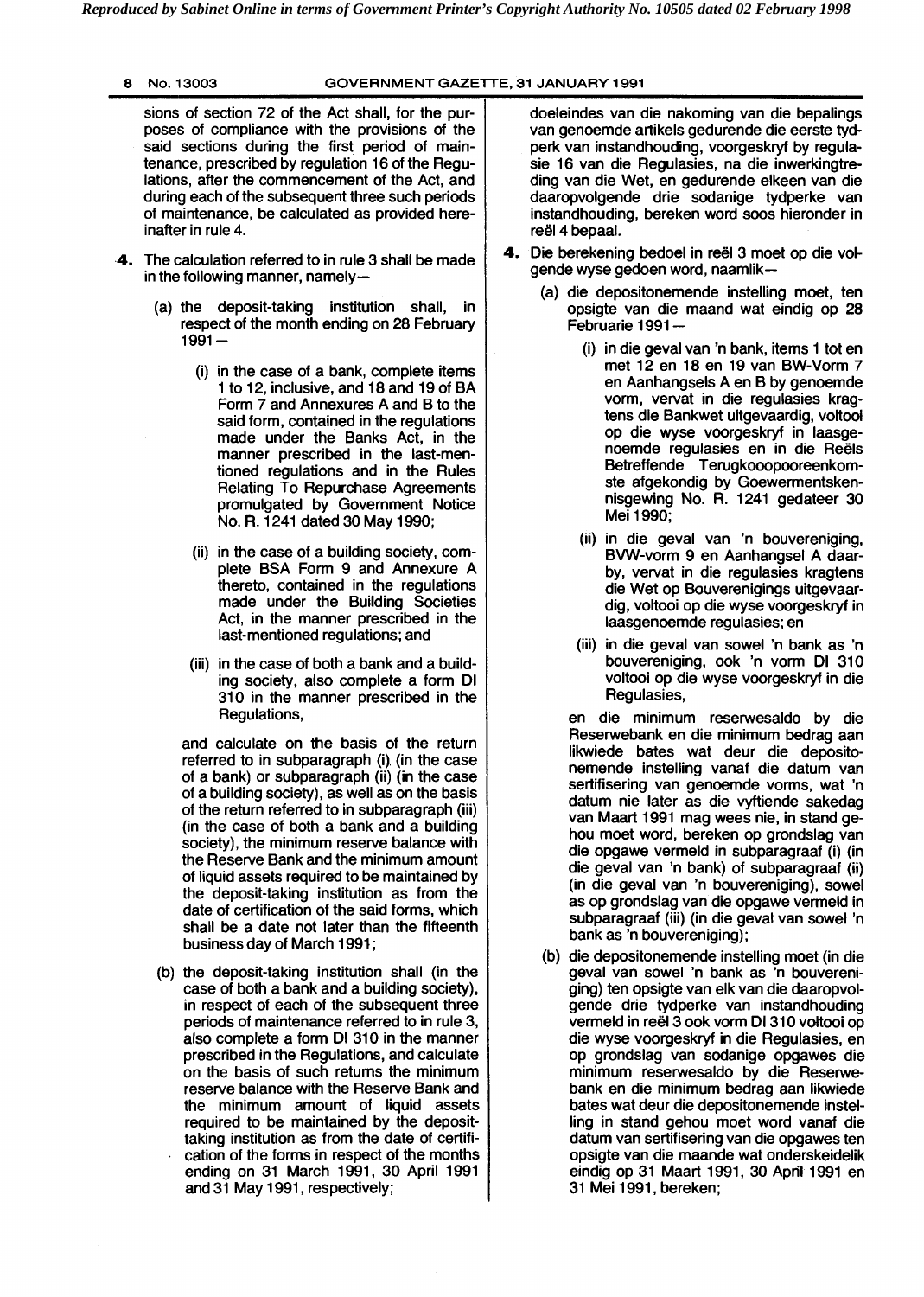#### **STAATSKOERANT, 31 JANUARIE 1991 No. 13003 9**

- (c) after completion of the steps set out in paragraph (a) the deposit-taking institution shall, in respect of the month ending on **28**  February 1991, determine the difference<br>between-
	- (i) the result of the calculation on the basis of the return referred to in paragraph (a) (i) or (a) (ii), according as to which paragraph is applicable to it; and
	- (ii) the result of the calculation on the basis of the return referred to in paragraph (a) (iii);
- (d) if the result, either in respect of the requirement relating to the minimum reserve balance with the Reserve Bank or in respect of the requirement relating to the minimum amount of liquid assets, contemplated in paragraph (c) (i)-
	- (i) is more than the result, contemplated in paragraph (c) (ii), in respect of the corresponding requirement, the full amount of the difference shall, during the four periods of maintenance referred to in rule 3, be added to the corresponding result contemplated in paragraph (a) (iii) or (b), according as to which period of maintenance is concerned: Provided that the amount of the said difference can, for the purposes of compliance with the relevant requirement during the first period of maintenance, referred to in rule 3, be reduced by **25** per cent, and can, for the purposes of such compliance during each of the subsequent three periods of maintenance, be reduced with a further **25** per cent, cumulatively;
	- (ii) is less than the result, contemplated in paragraph (c) (ii), in respect of the corresponding requirement, the full amount of the difference can, during the four periods of maintenance referred to in rule 3, be deducted from the result contemplated in paragraph (a) (iii) or (b), according as to which period of maintenance is concerned: Provided that the amount of the said difference shall, if it is so deducted, for the purposes of compliance with the relevant requirement during the first period of maintenance, referred to in rule 3, be increased by **25** per cent and shall, for the purposes of such compliance during each of the subsequent three periods of maintenance, be increased by a further **25**  per cent, cumulatively.
- 5. These Rules shall come into operation on the date of commencement of the Act.
- (c) na voltooiing van die stappe uiteengesit in paragraaf (a) moet die depositonemende instelling, ten opsigte van die maand wat eindig op **28** Februarie **1991,** die verskil bepaal tussen-
	- (i) die resultaat van die berekening op grondslag van die opgawe vermeld in paragraaf (a) (i) of (a) (ii), na gelang van watter paragraaf op hom van toepassing is; en
	- (ii) die resultaat van die berekening op grondslag van die opgawe vermeld in paragraaf (a) (iii) ;
- (d) indien die resultaat, hetsy ten opsigte van die vereiste betreffende die minimum reserwesaldo by die Reserwebank of die vereiste betreffende die minimum bedrag aan likwiede bates, verrneld in paragraaf (c)  $(i)$ 
	- (i) groter is as die resultaat, vermeld in paragraaf (c) (ii), ten opsigte van die ooreenstemmende vereiste, moet die volle bedrag van die verskil, gedurende die vier tydperke van instandhouding bedoel in reël 3, by die ooreenstemmende resultaat vermeld in paragraaf (a) (iii) of (b), na gelang van welke tydperk van instandhouding betrokke is, getel word: Met dien verstande dat die bedrag van bedoelde verskil vir die doeleindes van voldoening aan die betrokke vereiste gedurende die eerste tydperk van instandhouding, bedoel in reël 3, met **25** persent verminder kan word en vir doeleindes van sodanige voldoening gedurende elkeen van die daaropvolgende drie tydperke van instandhouding kumulatief met 'n verdere **25** persent verminder kan word;
	- (ii) kleiner is as die resultaat, vermeld in paragraaf (c) (ii), ten opsigte van die ooreenstemmende vereiste, kan die volle bedrag van die verskil, gedurende die vier tydperke van instandhouding bedoel in reël 3, van die resultaat vermeld in paragraaf (a) (iii) of (b), na gelang van welke tydperk van instandhouding betrokke is, afgetrek word: Met dien verstande dat die bedrag van bedoelde verskil, indien dit afgetrek word, vir die doeleindes van voldoening aan die betrokke vereiste gedurende die eerste tydperk van instandhouding, bedoel in reël 3, met 25 persent vermeerder moet word en vir doeleindes van sodanige voldoening gedurende elkeen van die daaropvolgende drie tydperke van instandhouding kumulatief met 'n verdere **25**  persent vermeerder moet word.
- 5. Hierdie Reëls tree in werking op die datum van inwerkingtreding van die Wet.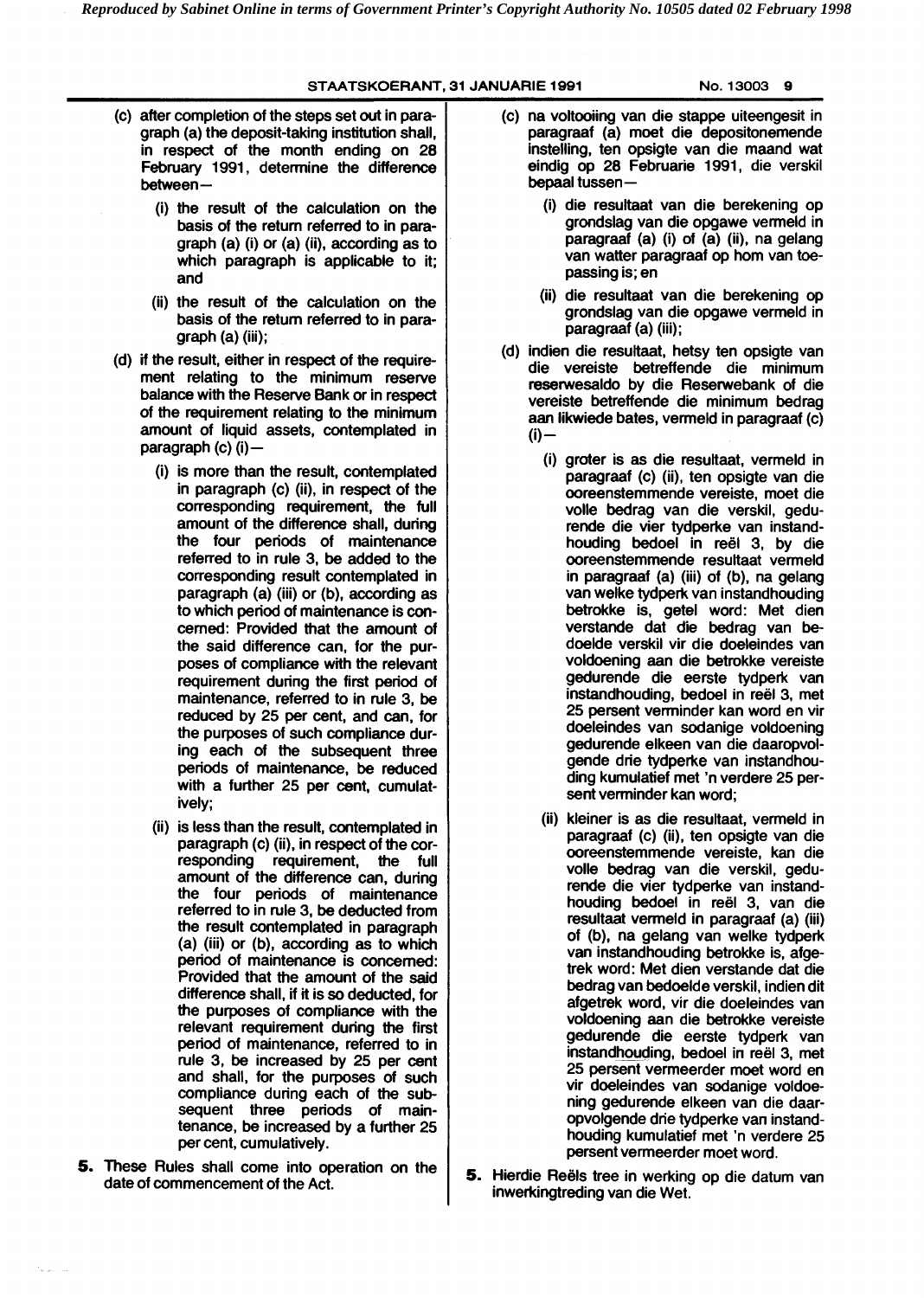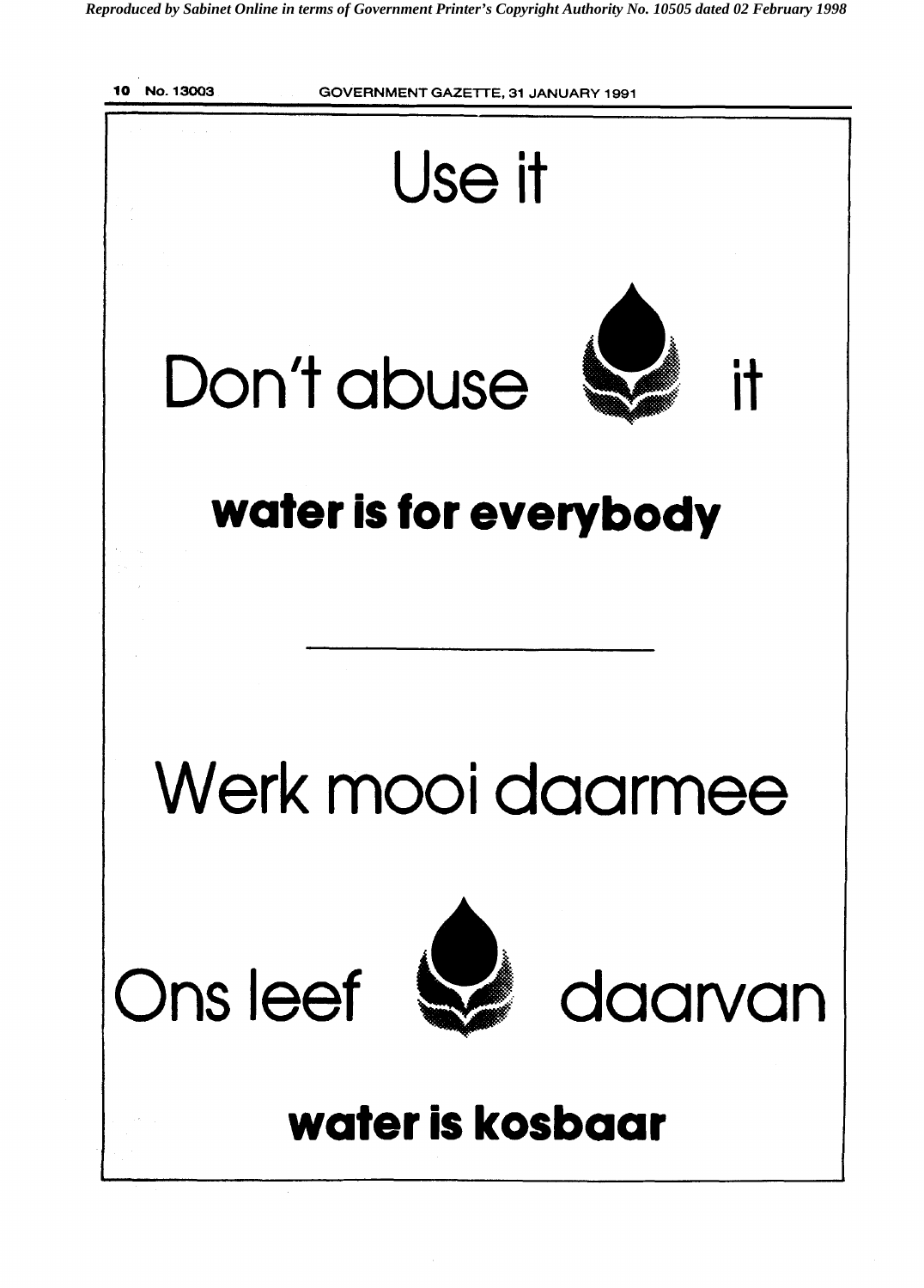

Laat kennisgewings sal in die daaropvolgende uitgawe geplaas word. lndien 'n laat kennisgewing wet, onder spesiale omstandighede, aanvaar word, sal 'n dubbeltarief gehef word

...

verlang word moet die kople drie kalenderweke voor publikasie ingedlen word